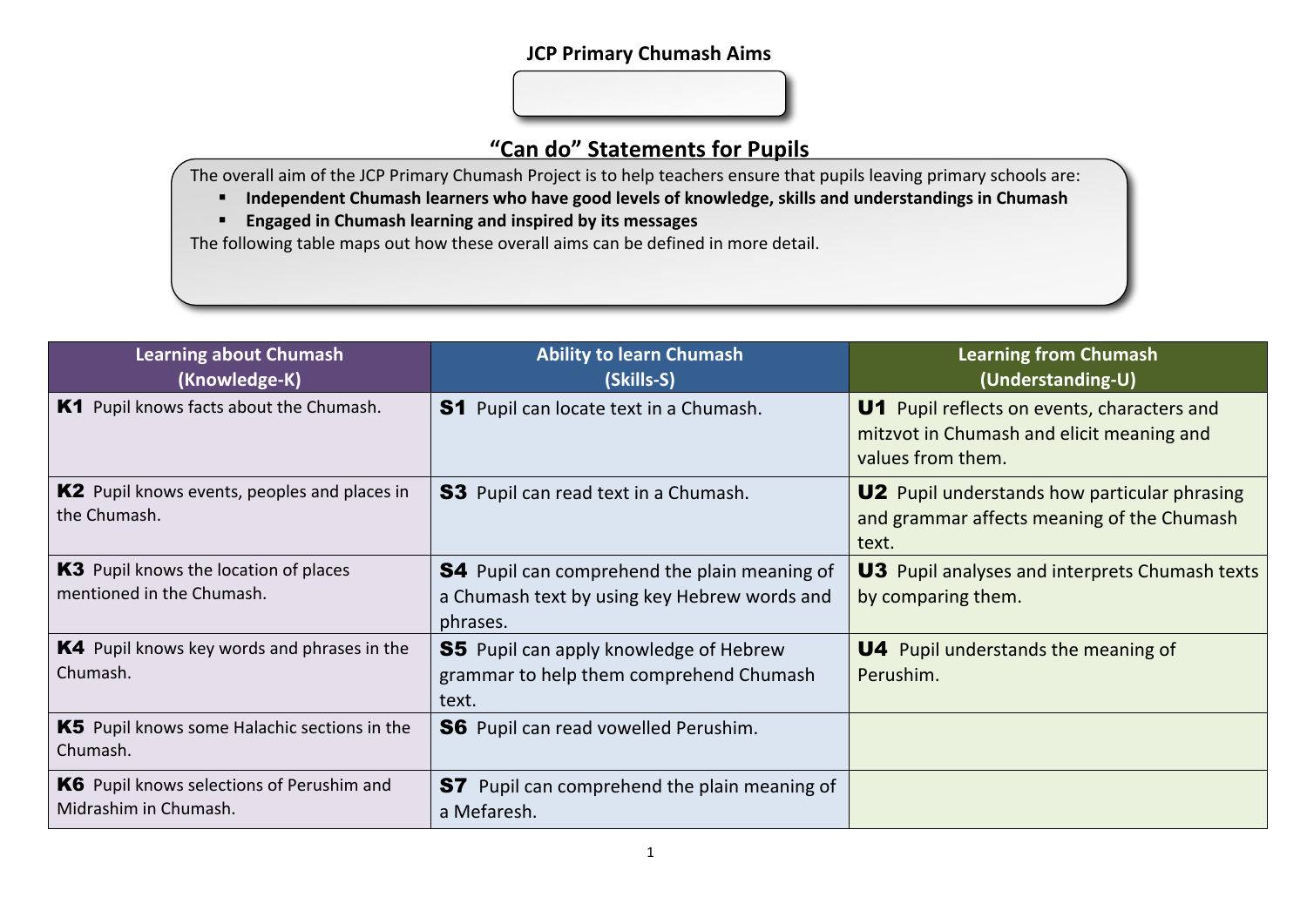| Learning about Chumash (Knowledge-K)                                                       | Learning about Chumash (Knowledge-K)                                                                                                 |
|--------------------------------------------------------------------------------------------|--------------------------------------------------------------------------------------------------------------------------------------|
| 1. I know that the Torah was given by Hashem to Moshe at<br>Sinai. $(K1)$                  | 1. I know that each Parashah has its own name and is read in<br>the Bet Knesset on Shabbat once a year. (K1)                         |
| 2. I know that the Chumash is the printed version of the<br>Sefer Torah. (K1)              | 2. I know the names of the Parshiot in Sefer Bereishit. (K1)                                                                         |
| 3. I know the names of the five books of the Torah. (K1)                                   | 3. I know the names of people in the Parashat Hashavua stories<br>and how they are related to each other. (K2)                       |
| 4. I can talk about stories I learned from Parashat Hashavua.<br>(K2)                      | 4. I know that a midrash explains the meaning of a Chumash<br>story but is not written in the Chumash. (K6)                          |
| <b>Ability to learn Chumash (Skills-S)</b>                                                 | <b>Ability to learn Chumash (Skills-S)</b>                                                                                           |
| 1. I can read Hebrew words on a blank page. (S3)                                           | 1. I can read Hebrew words and phrases on a blank page. (S3)                                                                         |
|                                                                                            | 2. I can explain the meaning of a few Hebrew words and phrases<br>in the Parashat Hashavua story. (S4)                               |
| Learning from Chumash (Understanding-U)                                                    | Learning from Chumash (Understanding-U)                                                                                              |
| 1. I can describe the feelings of people I have learnt about in<br>Parashat Hashavua. (U1) | 1. I can talk about the middot that I learn from Parashat<br>Hashavua. (U1)                                                          |
|                                                                                            | 2. I understand that my Chumash contains the actual words of<br>the Torah and that it must be treated with care and respect.<br>(U1) |

| Learning about Chumash (Knowledge-K)                                                                                                 |  |
|--------------------------------------------------------------------------------------------------------------------------------------|--|
| 1. I know that each Parashah has its own name and is read in<br>the Bet Knesset on Shabbat once a year. (K1)                         |  |
| 2. I know the names of the Parshiot in Sefer Bereishit. (K1)                                                                         |  |
| 3. I know the names of people in the Parashat Hashavua stories<br>and how they are related to each other. (K2)                       |  |
| 4. I know that a midrash explains the meaning of a Chumash<br>story but is not written in the Chumash. (K6)                          |  |
| <b>Ability to learn Chumash (Skills-S)</b>                                                                                           |  |
| 1. I can read Hebrew words and phrases on a blank page. (S3)                                                                         |  |
| 2. I can explain the meaning of a few Hebrew words and phrases<br>in the Parashat Hashavua story. (S4)                               |  |
| Learning from Chumash (Understanding-U)                                                                                              |  |
| 1. I can talk about the middot that I learn from Parashat<br>Hashavua. (U1)                                                          |  |
| 2. I understand that my Chumash contains the actual words of<br>the Torah and that it must be treated with care and respect.<br>(U1) |  |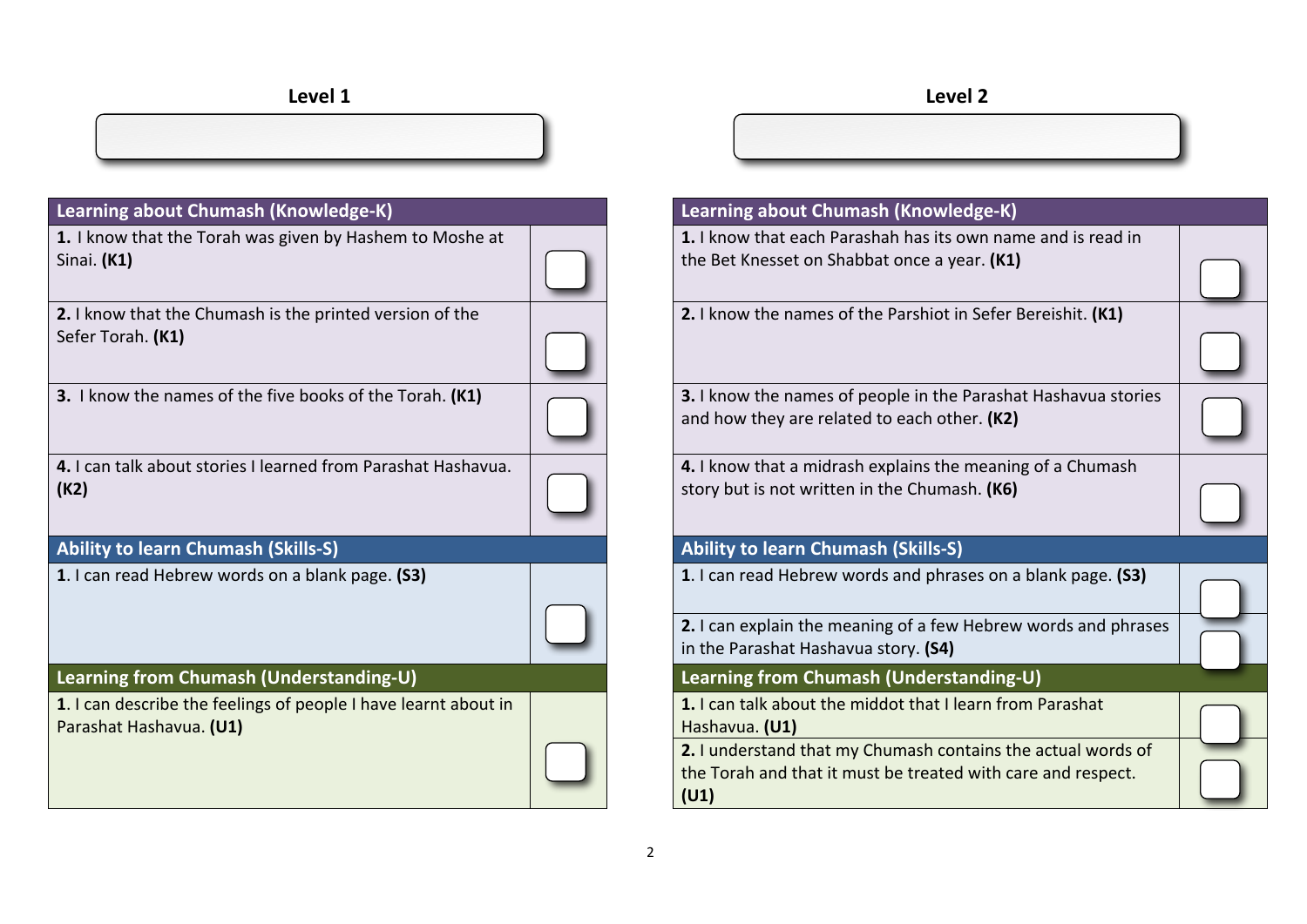| <b>Learning about Chumash</b><br>(Knowledge-K)                                                                                                                   | <b>Ability to learn Chumash</b><br>(Skills-S)                                                                                    | <b>Lear</b><br>ี (เ                                                                          |
|------------------------------------------------------------------------------------------------------------------------------------------------------------------|----------------------------------------------------------------------------------------------------------------------------------|----------------------------------------------------------------------------------------------|
| Level 3c<br>1. I know the names of the Parashah and<br>sefer I am learning. (K1)<br>2. I know, giving only a few details, most<br>of the story in the unit. (K2) | Level 3c<br>1. I can show where a pasuk begins<br>and ends in my Chumash. (S1)<br>2. I can find the place in my<br>Chumash. (S1) | Level 3c<br>1. I can describ<br>people I have I<br>Chumash. (U1)                             |
| 3. I know where Eretz Yisrael is on a map<br>of the Middle East. (K3)                                                                                            | 3. I can read selected words on a<br>Chumash page. (S3)                                                                          |                                                                                              |
| 4. I know the meaning of some of the<br>keywords from the unit(s). (K4)                                                                                          | 4. I can work out the meaning of<br>part of a pasuk using keywords I<br>know. (S4)                                               | 2. I can find, wi<br>in the story tha<br>and how these                                       |
| 5. I know that a perush explains the<br>meaning of a Chumash text but is not part<br>of the Chumash text. (K6)                                                   |                                                                                                                                  | the middot I ca<br>story. (U2)                                                               |
| Level 3b<br>1. I accurately retell most of the Torah<br>narrative of the unit. (K2)                                                                              | Level 3b<br>1. I can find any pasuk in Sefer<br>Bereishit and also find the etnachta.<br>(S1)                                    | Level 3b<br>1. I can describ<br>learn from Chu<br>little help, say I<br>my own life. (U      |
| 2. I know where most places in the unit<br>are on a map with some places filled in.<br>(K3)                                                                      | 2. I can read words and phrases on a<br>Chumash page. (S3)                                                                       | 2. I can find, wi<br>and phrases in<br>themselves and<br>give clues to th<br>from the story. |
| 3. I know the meaning of the key words<br>and phrases in the unit. (K4)                                                                                          | 3. I can work out, with some help,<br>the meaning of some pesukim using<br>Hebrew key words that I know. (S4)                    | 3. I can compa<br>similarities and<br>phrases I have                                         |

| <b>Ability to learn Chumash</b><br>(Skills-S)                                                                                                                         |  |
|-----------------------------------------------------------------------------------------------------------------------------------------------------------------------|--|
| Level 3c<br>1. I can show where a pasuk begins<br>and ends in my Chumash. (S1)<br>2. I can find the place in my<br>Chumash. (S1)<br>3. I can read selected words on a |  |
| Chumash page. (S3)                                                                                                                                                    |  |
| 4. I can work out the meaning of<br>part of a pasuk using keywords I<br>know. (S4)                                                                                    |  |
| Level 3b<br>1. I can find any pasuk in Sefer<br>Bereishit and also find the etnachta.<br>(S1)                                                                         |  |
| 2. I can read words and phrases on a<br>Chumash page. (S3)                                                                                                            |  |
| 3. I can work out, with some help,<br>the meaning of some pesukim using<br>Hebrew key words that I know. (S4)                                                         |  |

| Learning from Chumash<br>(Understanding-U)                                                                                                                                         |  |
|------------------------------------------------------------------------------------------------------------------------------------------------------------------------------------|--|
| Level 3c<br>1. I can describe the feelings of the<br>people I have learnt about in<br>Chumash. (U1)                                                                                |  |
| 2. I can find, with a bit of help, words<br>in the story that repeat themselves<br>and how these words give clues to<br>the middot I can learn from the<br>story. (U2)             |  |
| Level 3b<br>1. I can describe the values/middot I<br>learn from Chumash and, with a<br>little help, say how they connect to<br>my own life. (U1)                                   |  |
| 2. I can find, with a bit of help, words<br>and phrases in the story that repeat<br>themselves and how these words<br>give clues to the middot I can learn<br>from the story. (U2) |  |
| 3. I can compare, with a bit of help,<br>similarities and differences in two<br>phrases I have learned. (U3)                                                                       |  |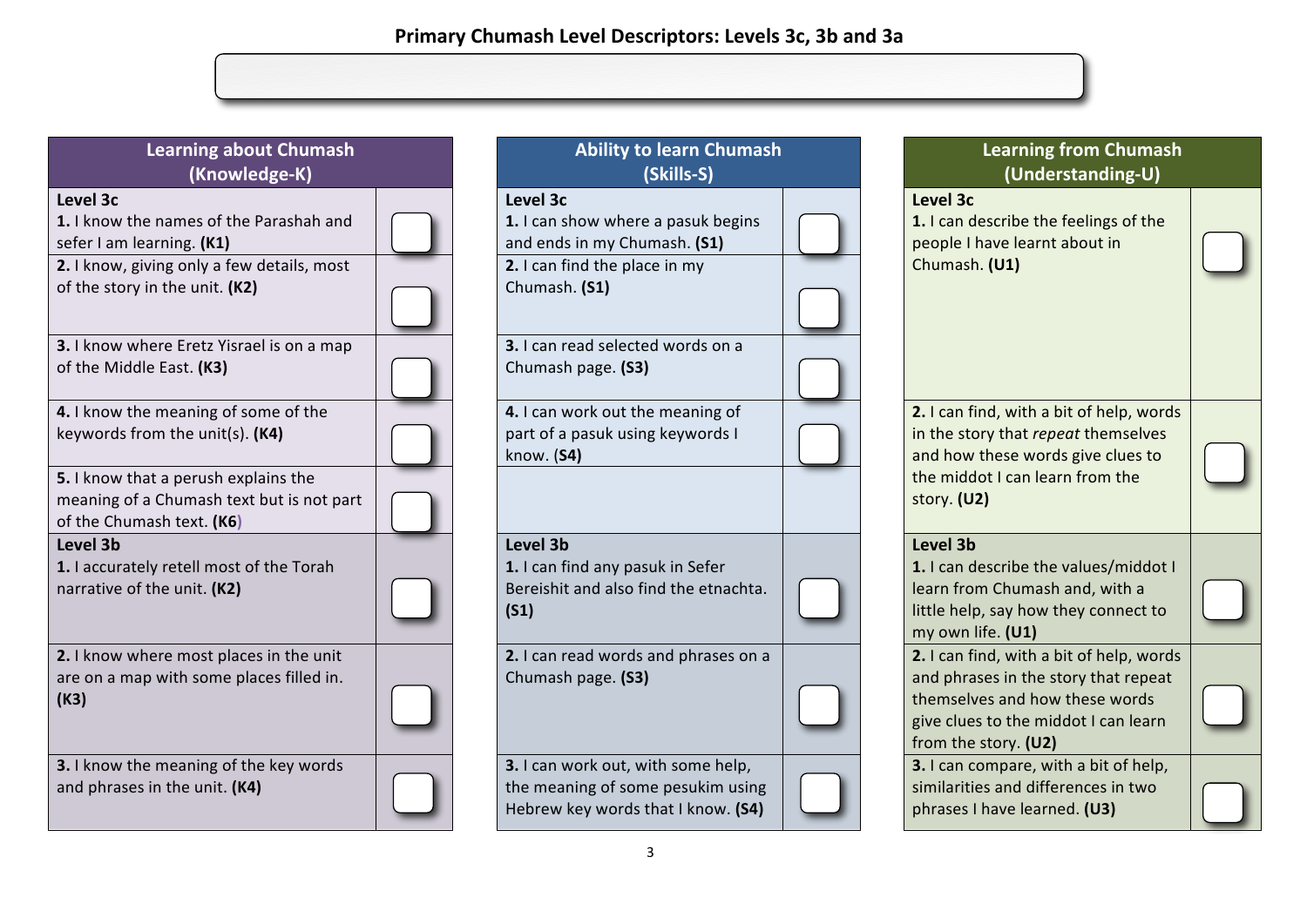| 4. I explain the details of a mitzvah<br>mentioned in the unit. (K5)                     |  |
|------------------------------------------------------------------------------------------|--|
| Level 3a<br>1. I know most of the people and places in<br>the units studied. (K2)        |  |
| 2. I know where most of the places and<br>areas named in the unit can be found. (K3)     |  |
| 3. I recognise word families of key words in<br>the unit studied. (K4)                   |  |
| 4. I explain which mitzvot in the unit<br>studied apply nowadays. (K5)                   |  |
| 5. I retell in my own words the<br>commentary of a mefaresh in the unit<br>studied. (K6) |  |

**4.** I can find word families and prefixes and suffixes ('stick-ons') in the units I have learned. **(S5)** 

## **Level 3a**

**1.** I can read most pesukim accurately, saying syllables correctly and pausing at the etnachta. (S3)

**2.** I can work out, with a bit of help, the meaning of most pesukim using Hebrew words in the text. (S4)

**3.** I can find Hebrew words that are masculine/feminine and singular/ plural, to help me explain the pesukim I learn. **(S5)**

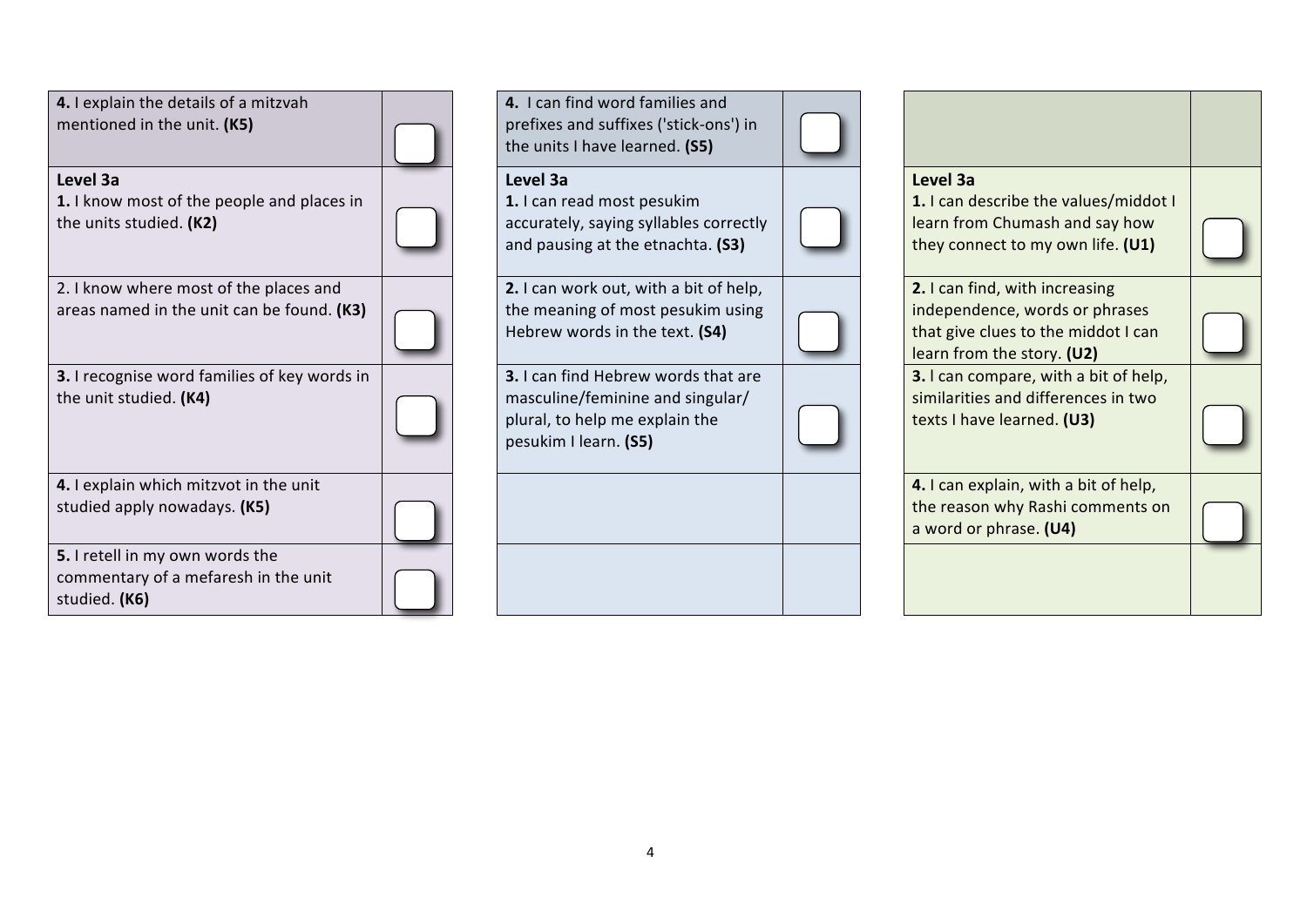| <b>Learning about Chumash</b><br>(Knowledge-K)                                                                           | <b>Ability to learn Chumash</b><br>(Skills-S)                                                                            | <b>Learning from Chumash</b><br>(Understanding-U)                                                                                                                                                                                              |
|--------------------------------------------------------------------------------------------------------------------------|--------------------------------------------------------------------------------------------------------------------------|------------------------------------------------------------------------------------------------------------------------------------------------------------------------------------------------------------------------------------------------|
| Level 4c<br>1. I know how a perush or midrash<br>clarifies and extends the Chumash text.<br>(K6)                         | Level 4c<br>1. I can find a Chumash text anywhere<br>in Sefer Bereishit and identify the<br>etnachta and sof pasuk. (S1) | Level 4c<br>1. I ask questions about the actions<br>of people in the Chumash story and<br>suggest some answers. I can link<br>these questions and answers, with<br>a bit of help, to my own feelings<br>and experiences. (U1)                  |
|                                                                                                                          |                                                                                                                          | 2. I can identify, independently,<br>repeated words or phrases in the<br>text that provide clues to its overall<br>messages. (U2)<br>3. I can infer meaning, with a bit of<br>help, from the similarities and                                  |
|                                                                                                                          |                                                                                                                          | differences of two texts I have<br>studied. (U3)                                                                                                                                                                                               |
|                                                                                                                          |                                                                                                                          | 4. I can explain, with some help, the<br>reason why Rashi comments on a<br>word or phrase. (U4)                                                                                                                                                |
| Level 4b<br>1. I know that the Torah consists of the<br>Written and Oral Law (written in the<br>Mishna and Talmud). (K1) | Level 4b<br>1. I can find a pasuk in any Sefer of the<br>Chumash. (S1)                                                   | Level 4b<br>1. I can link the questions and<br>suggested answers I have about<br>people, stories or mitzvot, with a<br>bit of help, to my own experiences<br>and feelings. I recognise that some<br>questions are difficult to answer.<br>(U1) |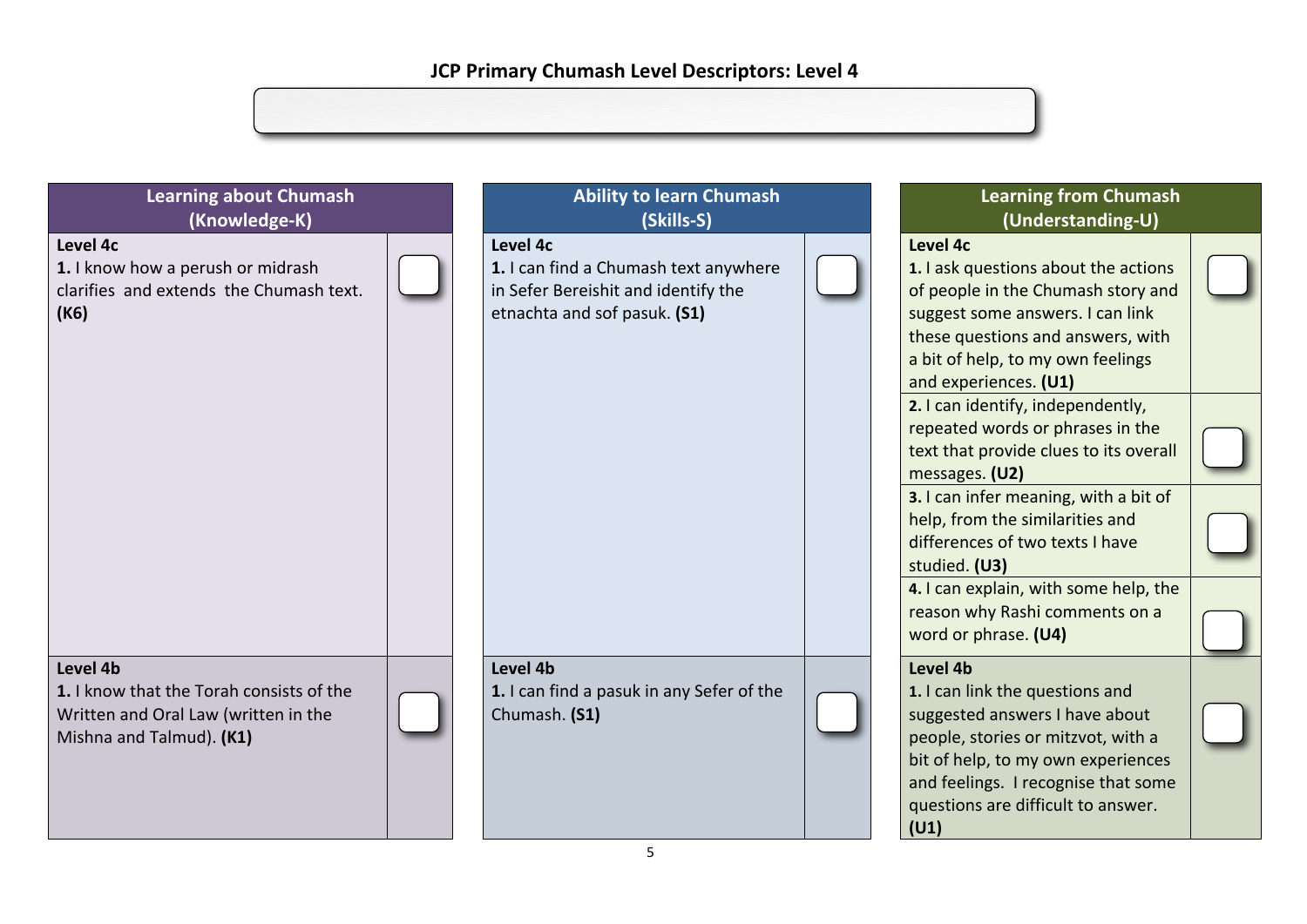| 2. I place events that occur in the units in<br>chronological order. (K2)                                                                             | 2. I can read all pesukim in the units<br>accurately and fluently, using etnachta<br>and sof pasuk. (S3)                                                                                 | 2. I can explain, independently, the<br>reason why Rashi comments on a<br>word or phrase. (U4)                                                                                                                                |  |
|-------------------------------------------------------------------------------------------------------------------------------------------------------|------------------------------------------------------------------------------------------------------------------------------------------------------------------------------------------|-------------------------------------------------------------------------------------------------------------------------------------------------------------------------------------------------------------------------------|--|
| 3. I recognise the meaning of key words<br>and phrases in this unit and most of the<br>previous units. (K4)                                           | 3. I can summarise, using Hebrew words<br>in the text, the main messages of the<br>Chumash text I am learning. (S4)                                                                      |                                                                                                                                                                                                                               |  |
| 4. I explain examples of how the Oral Law<br>helps us to practice mitzvot. (K5)                                                                       | 4. I can apply my knowledge of word<br>families and shorashim as well as<br>prefixes and suffixes to new words to<br>help me comprehend a pasuk I am<br>studying. (S5)                   |                                                                                                                                                                                                                               |  |
| 5. I know the names of some mefarshim<br>and some of their biographical details.<br>(K6)                                                              | 5. I can explain from the Hebrew text<br>the plain meaning of a simple<br>mefaresh(im) with support. (S7)                                                                                |                                                                                                                                                                                                                               |  |
| Level 4a<br>1. I know almost all the important places<br>and geographical features that are<br>connected to most of the units I have<br>studied. (K3) | Level 4a<br>1. I can apply my knowledge of simple<br>grammatical structures like masculine<br>and feminine, singular and plural, to<br>help me comprehend pesukim I am<br>learning. (S5) | Level 4a<br>1. I ask moral questions about the<br>behaviour of characters in the<br>Chumash. I propose and debate<br>possible solutions, linking these<br>questions and responses to my own<br>experiences and feelings. (U1) |  |
| 2. I recognise a growing number of<br>shoresh forms of the verb keywords and<br>word families of most of the nouns<br>studied in the units. (K4)      | 2. I can explain from the Hebrew text<br>the plain meaning of a more difficult<br>mefaresh(im) with support. (S7)                                                                        | 2. I can infer meaning,<br>independently, from the similarities<br>and differences of two texts I have<br>studied. (U3)                                                                                                       |  |
| 3. I know the names of all the mefarshim<br>in the units studied and their biographical<br>details. (K6)                                              |                                                                                                                                                                                          | 3. I can explain, independently, the<br>reason why any perush (e.g. Rashi,<br>Ibn Ezra) in the units comments on a<br>word or phrase. (U4)                                                                                    |  |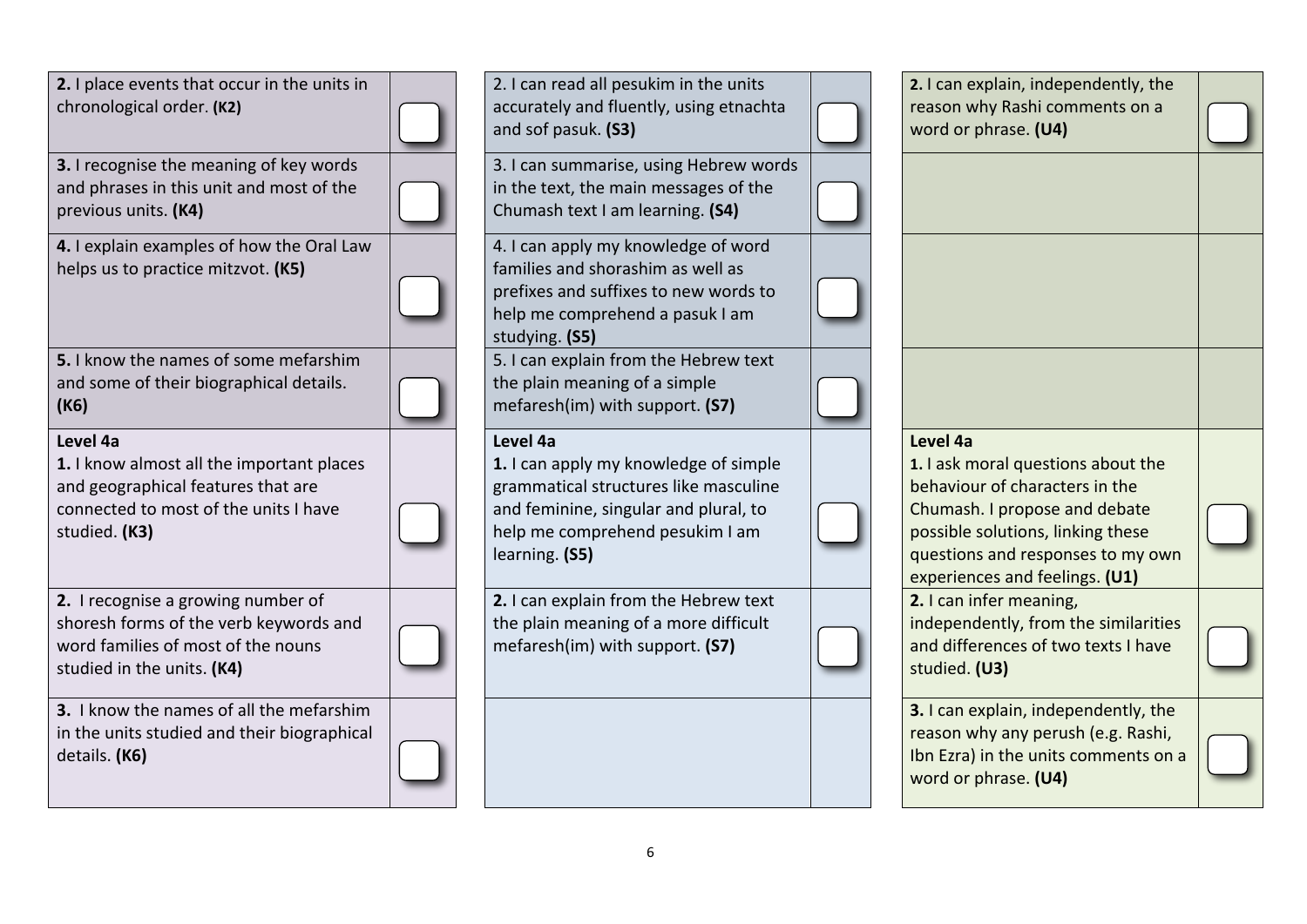| <b>Learning about Chumash</b><br>(Knowledge-K)                                                                                                                         | <b>Ability to learn Chumash</b><br>(Skills-S)                                                                                                    | <b>Learning from Chumash</b><br>(Understanding-U)                                                                                                                                                          |  |
|------------------------------------------------------------------------------------------------------------------------------------------------------------------------|--------------------------------------------------------------------------------------------------------------------------------------------------|------------------------------------------------------------------------------------------------------------------------------------------------------------------------------------------------------------|--|
| Level 5c<br>1. I make associations, with support,<br>between people, places and events<br>mentioned in the units. (K2)                                                 | Level 5c<br>1. I can read most new/unseen pesukim<br>accurately and fluently using etnachta<br>and sof pasuk. (S3)                               | <b>Level 5c</b><br>1. I can analyse a range of<br>viewpoints on questions about<br>characters, events and mitzvot<br>studied in the units and articulate<br>how these may impact on my own<br>life. $(U1)$ |  |
| 2. I identify the important places and<br>geographical features that are connected<br>to most of the units on an empty outline<br>map of the ancient Middle East. (K3) | 2. I can explain simple new/unseen<br>pesukim in Chumash and gain, with<br>support, information from them. (S4)                                  | 2. I can suggest how to interpret<br>particular phrasing or style in a text<br>to clarify the meaning of the text.<br>(U2)                                                                                 |  |
| 3. I make links between key words and<br>phrases in the units studied and can<br>explain the similarities and differences of<br>the context in which they appear. (K4) | 3. I can also apply more complex<br>grammatical structures like Vav<br>Hahipuch and verb conjugations to help<br>me comprehend new pesukim. (S5) | 3. I can articulate my own<br>responses to questions arising<br>from the differences and<br>similarities of two or more texts I<br>have studied. (U3)                                                      |  |
| 4. I explain some of the different opinions<br>in the commentaries regarding the<br>meaning of a text in the units studied.<br>(K6)                                    | 4. I can read vowelled words written in<br>Rashi script accurately. (S6)                                                                         | 4. I can analyse how the perush/im<br>in the unit studied fills a gap, or<br>answers a question, in the<br>Chumash text I have studied. (U4)                                                               |  |
|                                                                                                                                                                        | 5. I can explain from the Hebrew text<br>the plain meaning of a simple<br>mefaresh(im) independently. (S7)                                       |                                                                                                                                                                                                            |  |